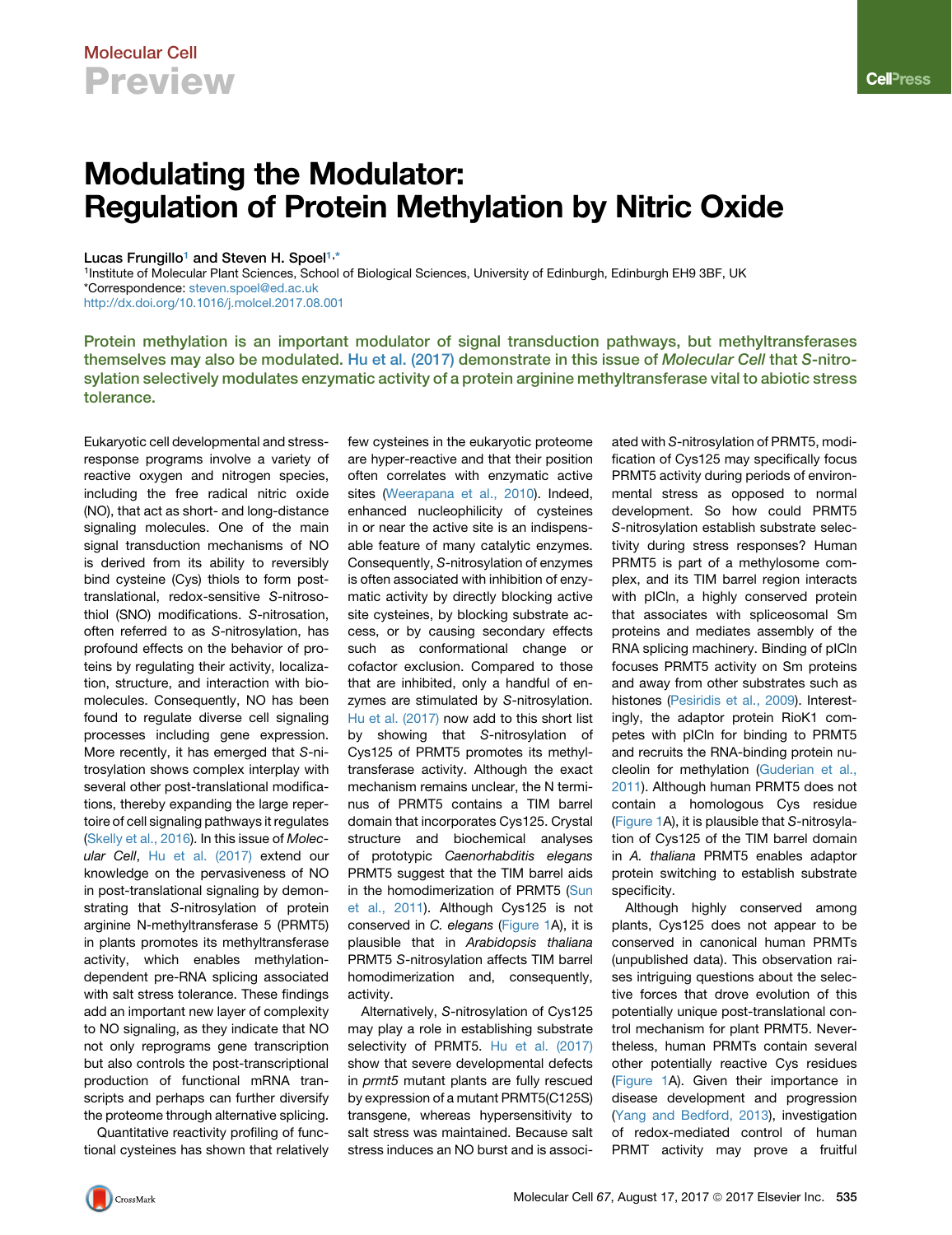<span id="page-1-0"></span>A

A. thaliana

C. elegans H. sapiens

M. musculus

A. thaliana

C. elegans

H. sapiens

### 9 WERTESRYCGVETDFSNDVTH29 30 K S N S P S R S I S S V E A A N S R I H I 50 12 SRVSSGRDLNCVPEI ADTLG - 31 RVSSGRDLNCVPEILADTL  $12S$ 115 AWATHLSLQACLLPTPKGKSC 135 153 SYICYLGLQTMAIELTREISS172 112 NFGAYLGLPAFLLPLNQ - EDN 131



#### Figure 1. Model for the Role of S-Nitrosylation in Regulating PRMT5 Activity and Associated Post-transcriptional Effects during Plant Development and Environmental Stress

(A) Alignment of PRMT5 protein sequences from selected organisms. Shaded letters indicate sequence identity, and numbers refer to the position of the amino acid residues in each protein. In human and mouse PRMT5, Cys22 is predicted (GPS-SNO software) to be targeted by *S*-nitrosylation (red asterisk). Additionally, while conserved among plant species ([Hu et al., 2017\)](#page-2-0), the site of *S*-nitrosylation in plant PRMT5 (Cys125) is not conserved among animals (red box). Both Cys22 and Cys125 residues are located within the regulatory TIM barrel region of PRMT5.

(B) Schematic representation for the multi-layered impact of *S*-nitrosylation on the proteome. At the protein level (green shading), GSNO mediates *S*-nitrosylation of PRMT5 (PRMT5-SNO). PRMT5 *S*-nitrosylation is indirectly controlled by GSNO reductase (GSNOR1) activity and may also be directly reversed by the activity of thioredoxins (TRX). *S*-nitrosylation of PRMT5 stimulates its dimethylation (-me) activity on spliceosome components (white oval), resulting in regulation of the proteome through post-transcriptional mechanisms (blue shading). Two—not mutually exclusive—mechanisms of post-transcriptional regulation are proposed. Under conditions of stress, PRMT5-SNO promotes pre-mRNA processing to yield functional mRNA transcripts in response to environmental cues. Alternatively, PRMT5 and PRMT5-SNO are proposed to generate different splice variants during cell development and environmental stress, leading to diversification of the proteome.

strategy to build on the limited knowledge of its post-translational control and to provide novel avenues for therapeutic strategies.

Because stress-induced *S*-nitrosylation of PRMT5 stimulates its activity and may alter substrate specificity, mechanisms must be in place to fine tune the occurrence and duration of this modification. [Hu et al. \(2017\)](#page-2-0) show here that PRMT5 *S*-nitrosylation is strongly enhanced in plants that carry muta-

### Molecular Cell Preview

tions in *S-*nitosoglutathione reductase (GSNOR1). GSNOR1 indirectly controls cellular protein-SNO levels through its reducing activity toward *S-*nitosoglutathione, a naturally occurring NO donor capable of trans-nitrosylating proteins ([Feechan et al., 2005\)](#page-2-7). Additionally, cellular protein-SNO levels are controlled by the thioredoxin (TRX) family of oxidoreductases, which directly denitrosylate proteins through hetero- or homolytic cleavage of the S-NO bond. Plant cells contain numerous TRX proteins in all organelles, yet a recent study suggests that specific TRX proteins are induced by environmental stress and, accordingly, selectively target specific substrate repertoires [\(Kneeshaw et al., 2014\)](#page-2-8). In addition to indirect regulation by GSNOR1, *S*-nitrosylation of PRMT5 may also be directly controlled by specific, stress-inducible TRX proteins [\(Figure 1B](#page-1-0)). If *S-*nitrosylation of other PRMT5 Cys residues (Cys260 and Cys425) [\(Hu](#page-2-0) [et al., 2017\)](#page-2-0) is found to be biologically relevant, coordination of the enzymatic denitrosylation network may provide control points at each residue and could represent an important step forward in understanding specificity in cellular SNO signaling.

Arguably the most exciting finding presented by [Hu et al. \(2017\)](#page-2-0) is that, through its effect on PRMT5 methyltransferase activity, NO controls pre-mRNA processing. It is demonstrated that mutation of Cys125 resulted in aberrant splicing of pre-mRNA of a salt stressrelated gene but did not affect the splicing of a developmental gene, suggesting that NO modulates pre-mRNA splicing only during conditions of stress. RNA-seq analyses have demonstrated that mutation of *PRMT5* causes splicing defects in hundreds of genes, leading to a reduction in functional transcripts and associated protein levels ([Deng](#page-2-9) [et al., 2010](#page-2-9)). Moreover, PRMT5 has been reported to be involved in regulation of alternative splicing. Thus, NO may uniquely diversify the stressinduced proteome through PRMT5- SNO-mediated regulation of functional transcripts and formation of new splice variants ([Figure 1](#page-1-0)B). In addition to its post-translational regulatory role, these findings highlight exciting new post-transcriptional mechanisms by which NO